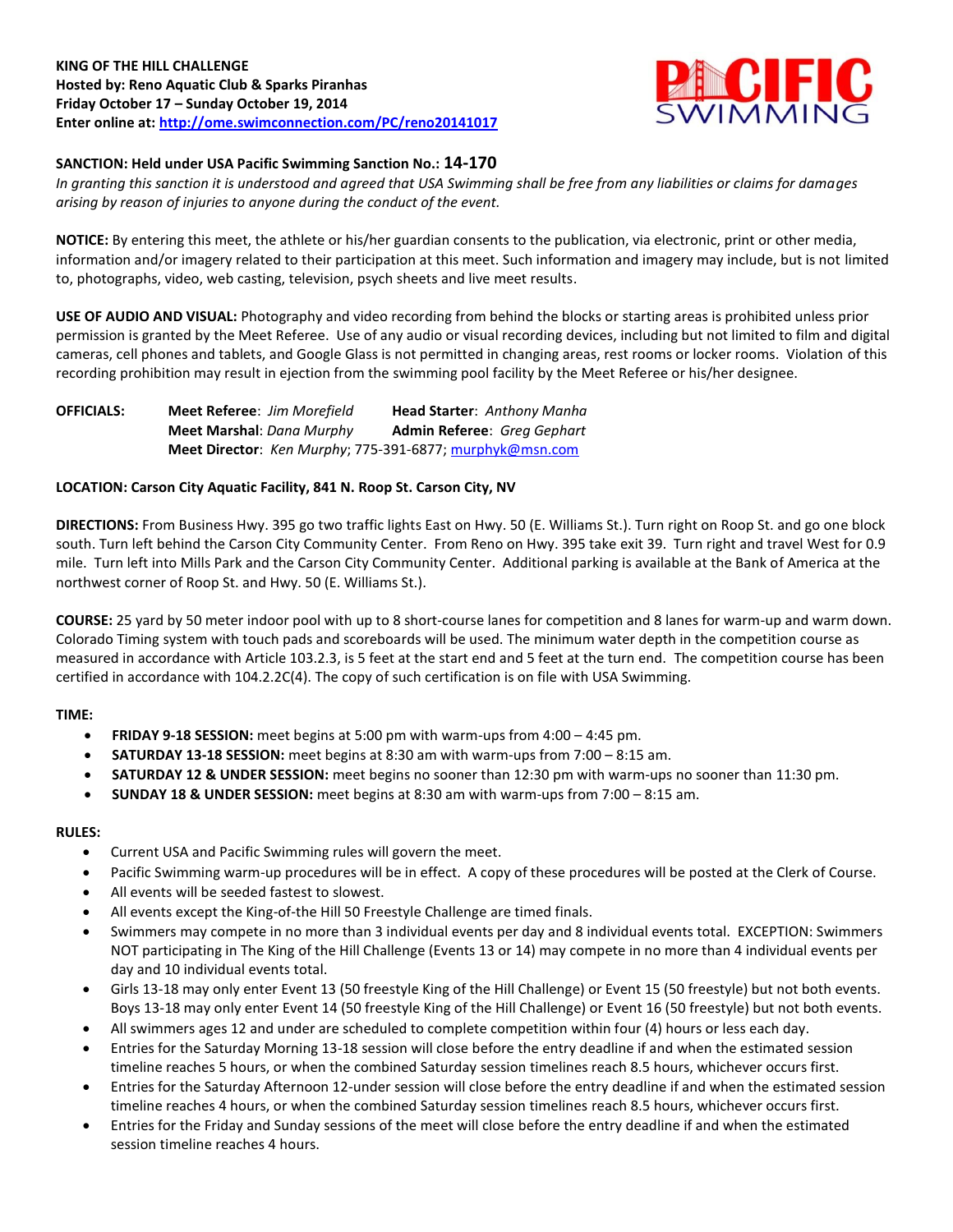- If local conditions warrant, the Meet Referee, with the concurrence of the Meet Director, may require a mandatory scratch down. Immediate cash refunds will be given for any mandatory scratchdowns.
- **All coaches and deck officials must wear their USA membership cards in a visible manner at all times while on deck.** All coaches are required to sign in and present their valid 2014 or 2015 membership card before coaching swimmers at the meet. Except for coaches accompanying athletes participating under the provisions of 202.6 or USA Swimming's "open border" policy, all persons acting in any coaching capacity must show proof of current USA Swimming coach membership.

### **KING-OF-THE-HILL 50 FREESTYLE CHALLENGE:**

- Open to swimmers ages 13-18 who **enter the King of the Hill Challenge (event 13 for girls or event 14 for boys).**
- The Challenge is a multiple-round championship elimination swum over 2 days, as shown in the schedule of events, starting with the top 64 times in each gender from Events 13 and 14, and continuing with the top 32, 16, 8, 6, 4, and 2 times respectively from each previous round until there is one champion for each gender, the King of the Hill, who will receive a special award.
- The  $2^{nd}$  through  $8^{th}$  finishers in each gender will also receive distinctive awards.
- All heats of all rounds of the Challenge are circle-seeded.

### **DISTANCE:**

- **Per Zone-4 policy, to be eligible to enter the 1000 freestyle and 1650 freestyle, a swimmer must have previously established an official time in an event of 400y/400m or longer.**
- All swimmers entered in the 500 Free, 1000 Free and 1650 Free on Friday must be **checked in by 5:00 pm on Friday otherwise they will be considered scratched from the event**.
- The 1000 Free and 1650 Free will be swum alternating womens and mens heats.
- All swimmers in the 500 Free must provide their own lap counters.
- All swimmers in the 1000 Free and 1650 Free must provide their own timers and lap counters.
- There will be a 10 minute break before the start of the 500 Free and the 1000 Free.

### **RELAYS:**

- Relays will be deck entered at the Clerk of Course by the announced deadlines each day.
- Teams and swimmers may enter as many relays as they wish. Relay swimmers must be entered in the meet (no relay-only swimmers), and must not be Unattached.
- Relay cards will be available from the Clerk of Course and the Admin table.
- Order of swimmers must be clearly marked on the relay card and shall not be changed after the lead swimmer is called to the blocks.
- Relay entries will close by 4:45 pm Friday for the Friday pm session, by 10:00 am Saturday for the Saturday 13-18 session, and by the announced time for the Saturday 12-under session.
- Relay entry fees are due with the entries at the Clerk of Course, or no later than 8:30 am Sunday.

**UNACCOMPANIED SWIMMERS:** Any USA-S athlete-member competing at the meet must be accompanied by a USA Swimming member-coach for the purposes of athlete supervision during warm up, competition, and warm down. If a coach-member of the athlete's USA-S Club does not attend the meet to serve in said supervisory capacity, it is the responsibility of the swimmer or the swimmer's legal guardian to arrange for supervision by a USA Swimming member-coach. The Meet Director or Meet Referee may assist the swimmer in making arrangements for such supervision; however, it is recommended that such arrangements be made in advance of the meet by the athlete's USA Swimming Club Member-Coach.

**RACING STARTS:** Each swimmer must be certified by a USA Swimming Member-Coach as being proficient in performing a racing start or must start the race in the water. It is the responsibility of the swimmer or the swimmer's legal guardian to ensure compliance with this requirement.

**RESTRICTIONS:** the following prohibitions apply to all areas of the meet venue including the pool deck, locker rooms, spectator seating, standing areas, and all areas used by swimmers during the meet and during warm-up periods

- No smoking or use of tobacco products.
- No sale or use of alcoholic beverages.
- No glass containers.
- No propane heaters.
- No animals.
- Except where venue facilities require otherwise, changing into or out of swimsuits other than in locker rooms or other designated areas is prohibited.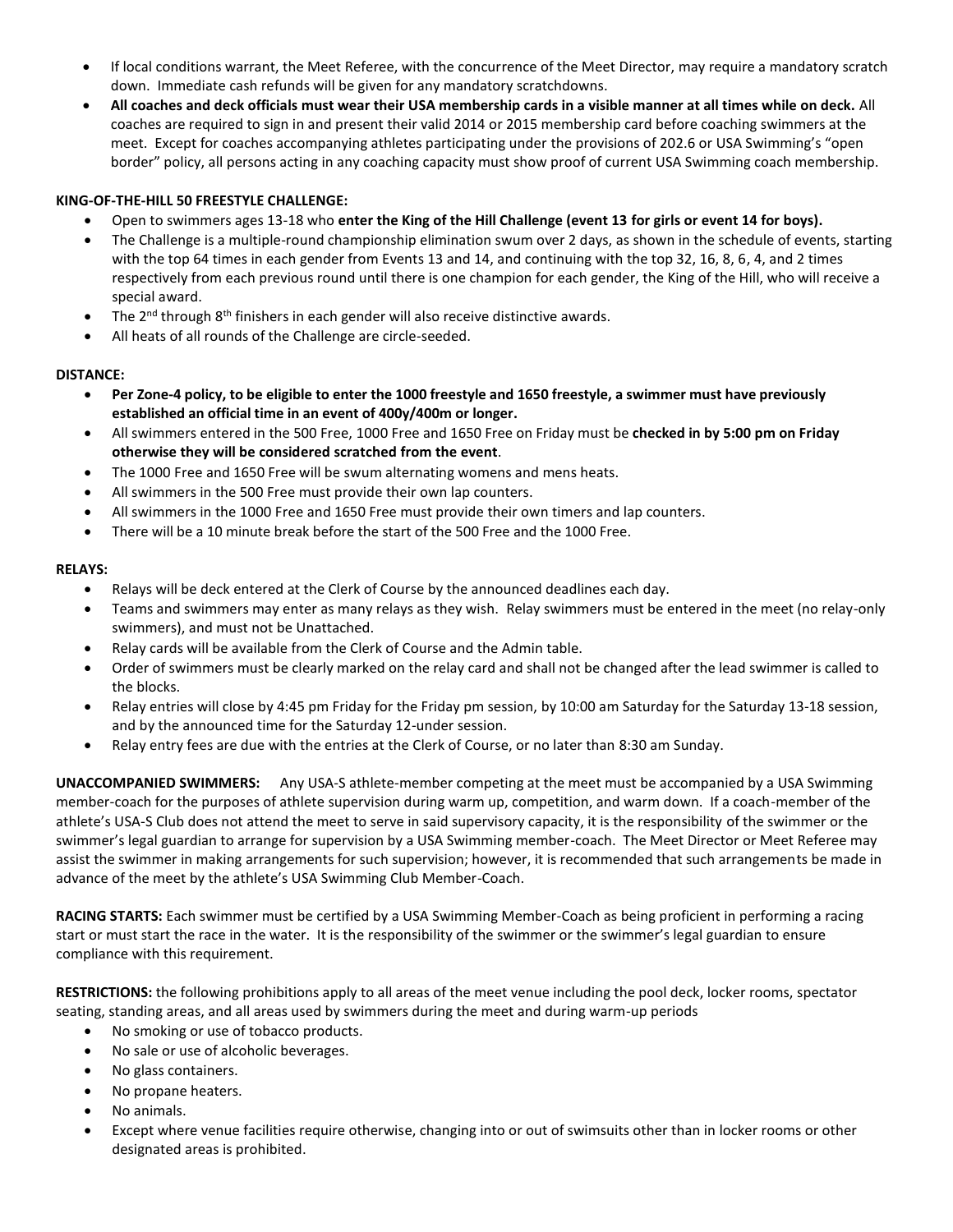- IMPORTANT: All floor and wall vents must be kept clear at all times to ensure proper air circulation in the facility.
- There will be closed areas of the deck. Cooperation of swimmers, families, and coaches will be appreciated.
- Destructive devices, to include but not limited to, explosive devices and equipment, firearms (open or concealed), blades, knives, mace, stun guns, and blunt objects are strictly prohibited in the swimming facility and its surrounding areas. If observed, the Meet Referee or his/her designee may ask that these devices be stored safely away from the public or removed from the facility. Noncompliance may result in the reporting to law enforcement authorities and ejection from the facility. Law enforcement officers (LEO) are exempt per applicable laws.

### **ELIGIBILITY:**

- **Meet is open to all 18-under swimmers** who are current athlete members of USA-Swimming
- Swimmers must enter their name and registration number exactly as they are shown on their USA Swimming Registration. If this is not done, it may be difficult to match the swimmer with the registration and times database. The meet host must check all swimmer registrations against the SWIMS database and if not found to be registered, the Meet Director shall accept the registration at the meet (a \$10 surcharge will be added to the regular registration fee). Duplicate registrations will be refunded by mail.
- **Disabled swimmers, attached or unattached, are welcome to attend this meet and should contact the Meet Director or Meet Referee regarding special accommodations on entry times and seeding per Pacific Swimming policy.**
- Entries with "NO TIME" WILL be accepted **(exception: see Distance eligibility rules).**

**CHECK-IN: This meet is deck seeded.** Swimmers must check in at the Clerk of Course. Close of check in for the first 4 events each day shall be 30 minutes before the start of the session. Close of check-in for all events (EXCEPTION: see distance rules) shall be no more than 60 minutes before the estimated time of the start of the first heat of the event. No event shall be closed more than 30 minutes before the scheduled start of the meet session. **Swimmers who do not check in for an event will be automatically scratched and may not compete in that event.**

**SCRATCHES & NO-SHOWS:** Any swimmer not reporting for or competing in an individual event shall not be penalized. Swimmers who must withdraw from an event after it is seeded are requested to inform the referee immediately. King of the Hill participants who scratch or no-show a King of the Hill round become ineligible for all subsequent rounds, and are still subject to the daily event limits for King of the Hill participants.

**ENTRIES:** Entries must be submitted using the swimmer's best short-course yards time for each event. All entry times must be submitted in yards. NO LATE ENTRIES, LATE ENTRY FEES, OR DECK ENTRIES (except relays) WILL BE ACCEPTED. NO REFUNDS will be given except in the case of a mandatory scratch-down.

**ENTRY FEES:** \$4.00 per individual event, \$9.00 per relay, \$9.00 participation fee per swimmer to help cover meet expenses.

**ONLINE MEET ENTRIES:** Enter on-line a[t http://ome.swimconnection.com/PC/reno20141017](http://ome.swimconnection.com/PC/reno20141017) to receive immediate confirmation. The "billing information" email should be brought to the meet as proof of entry**.** This method requires payment by credit card. Swim Connection, LLC charges a processing fee for this service, equal to \$1 per swimmer plus 5% of the total Entry Fees. Please note that the processing fee is a separate fee from the Entry Fees. If you do not wish to pay the processing fee, enter the meet using a mail entry. *Online entries will be accepted until 11:59 pm, Wednesday, October 8, 2014, or until a session is determined to be full as described in the Rules Section above.*

**MAIL OR HAND-DELIVERED ENTRIES:** Fill out the provided Consolidated Entry Form completely for each swimmer in your family, including best yards time for each event. Cut out your entry card(s) and mail to the address below. *Entries must be postmarked by Monday, October 6, 2014, or hand delivered by 6:30 pm, Wednesday October 8, 2014 and are subject to entry limitations when a session is determined to be full as described in the Rules Section above.*

Make check payable to: **Reno Aquatic Club** Mail or Deliver Entries to: **Ken Murphy, 855 Flanders, Rd., Reno, NV 89511**

If you would like confirmation of entry, please include a self-addressed stamped envelope or postcard. If Sent by Express Mail or FEDEX indicate \*NO SIGNATURE REQUIRED FOR DELIVERY\*. No signature will be available for mailed entries.

**Check** <http://ome.swimconnection.com/PC/reno20141017> **for session open or closed status.**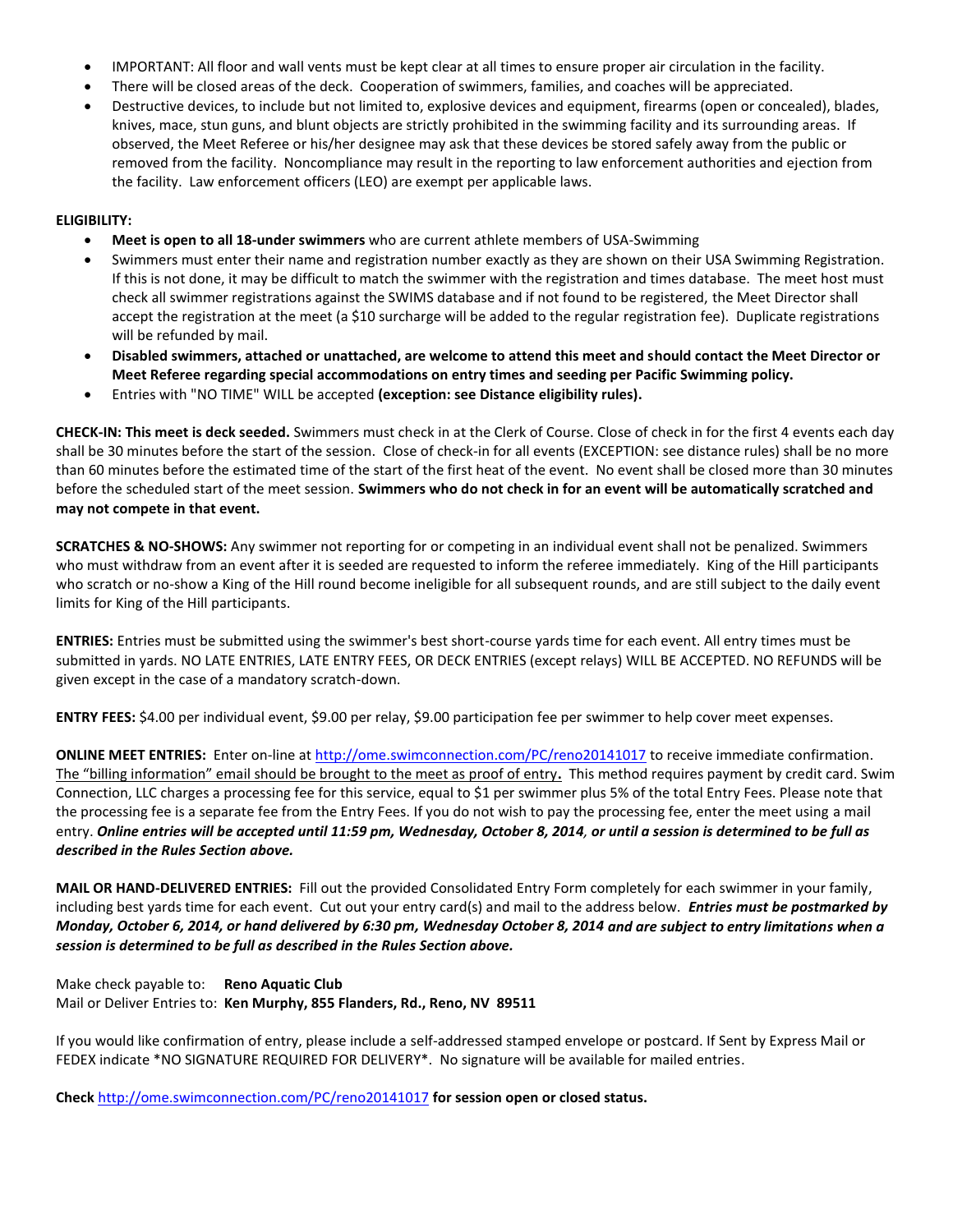#### **SCORING:**

- High point scoring  $1^{st}$ -16<sup>th</sup> place as follows: 20,17,16,15,14,13,12,11,9,7,6,5,4,3,2,1.
- The results of the initial rounds of events 13 and 15 for girls, and events 14 and 16 for boys, will be combined for purposes of scoring and awards.

#### **AWARDS:**

- **Individual events:** Ribbons  $1^{st}$  thru  $8^{th}$  place in each age group (8-Under, 9-10, 11-12, 13-14, 15-16, 17-18).
- **Individual high point and runner up:** Distinctive awards for each gender in age groups 8-Under, 9-10, 11-12, 13-14, 15-16, 17-18).
- **King of the Hill Challenge:** The boys' and girls' champion will each receive a King of the Hill Trophy. The 2nd through 8th King of the Hill finishers will receive distinctive awards.

**ADMISSION:** Free. A three day program will be available for \$5.00.

**SNACK BAR:** A snack bar will be available each day. BREAKFAST WILL BE AVAILABLE EACH DAY.

**HOSPITALITY:** Hospitality and lunches will be served to all working officials and coaches.

**TIMERS:** Clubs will be assigned lanes based on the number of swimmers from each club (host club will not be expected to time). All swimmers in the 1000 Free and 1650 Free must provide their own timers.

**MINIMUM OFFICIALS:** All available USA Swimming members certified officials are welcomed and encouraged to work at this meet. As the number of certified officials allows, interested parents/trainees are also welcome to shadow working officials for education and/or mentoring. **Participating clubs are requested to provide at least the following number of certified and carded officials for each session:**

| Club swimmers entered in session | <b>Trained and carded officials required</b> |
|----------------------------------|----------------------------------------------|
| $1 - 10$                         |                                              |
| $11 - 25$                        |                                              |
| 26-50                            | 2                                            |
| 51-75                            | 3                                            |
| 76-100                           |                                              |
| 101 or more                      |                                              |

**MEET HOTEL AND ACCOMODATIONS:** A limited block of hotel/motel rooms in close proximity to the facilities have been reserved for meet participants. Go t[o www.renoaquaticclub.org](http://www.renoaquaticclub.org/) for additional information.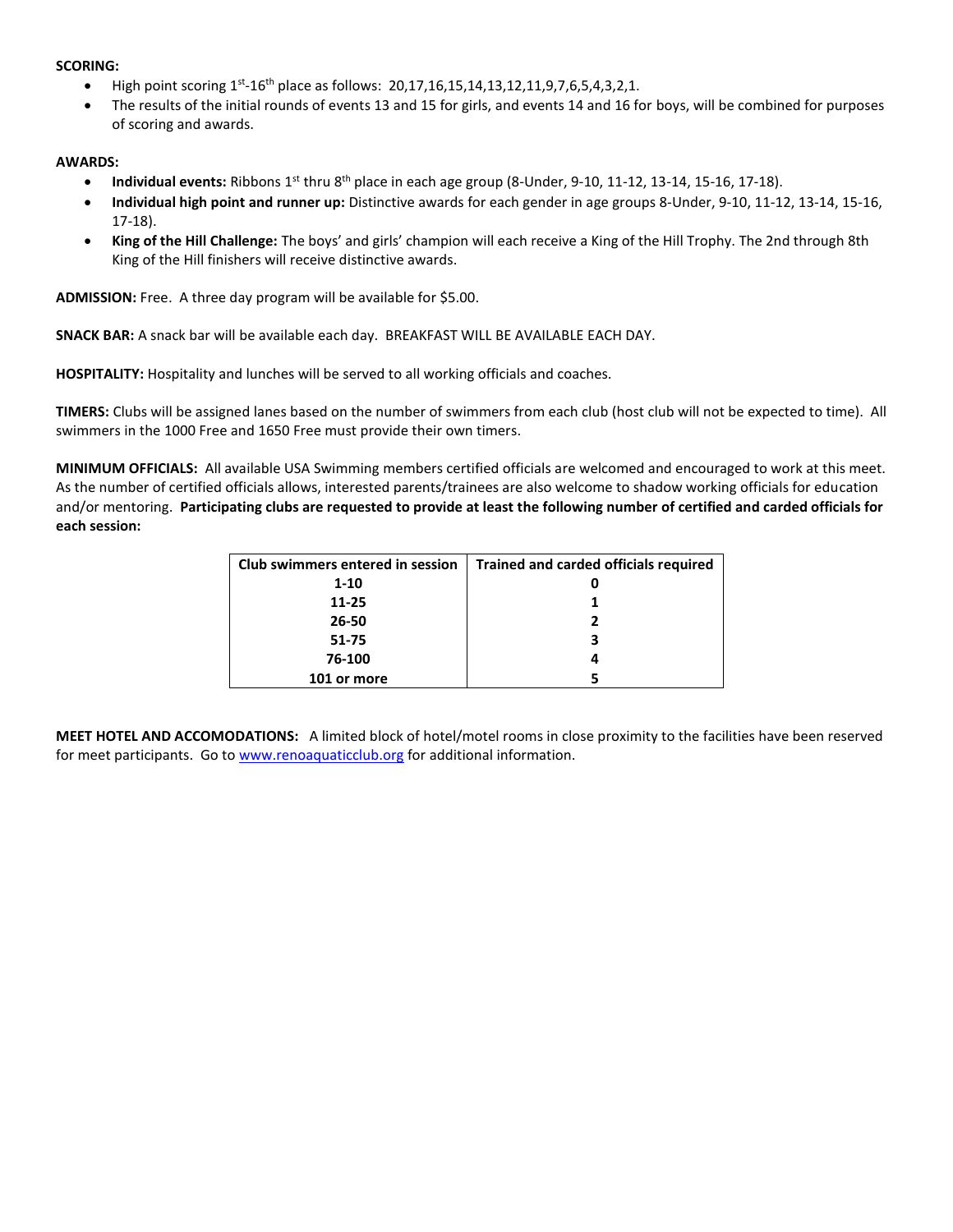| Friday Evening 9-18 Session, October 17, 2014 |                  |                         |                       |  |  |  |  |  |
|-----------------------------------------------|------------------|-------------------------|-----------------------|--|--|--|--|--|
| Girls<br>Event#                               | <b>Age Group</b> | Event                   | <b>Boys</b><br>Event# |  |  |  |  |  |
| 1                                             | 11-18            | 400 IM                  | $\mathcal{P}$         |  |  |  |  |  |
| 3                                             | 18 & under       | <b>200 Medley Relay</b> | 4                     |  |  |  |  |  |
| 5                                             | $9 - 12$         | <b>500 Free</b>         | 6                     |  |  |  |  |  |
| 7                                             | 18 & under       | 400 Free Relay          | 8                     |  |  |  |  |  |
| 9                                             | 11-18            | 1000 Free***            | 10                    |  |  |  |  |  |
| 11                                            | 11-18            | 1650 Free***            | 12                    |  |  |  |  |  |

**\*\*\*Per Zone-4 policy, to be eligible to enter the 1000 freestyle and 1650 freestyle, a swimmer** 

**must have previously established an official time in a freestyle event of 500y/400m or longer.**

| Saturday Morning 13-18 Session, October 18, 2014 |                  |                                    |                       |  |  |  |  |
|--------------------------------------------------|------------------|------------------------------------|-----------------------|--|--|--|--|
| Girls<br>Event#                                  | <b>Age Group</b> | Event                              | <b>Boys</b><br>Event# |  |  |  |  |
| 13                                               | 13-18            | 50 Free King of the Hill Challenge | 14                    |  |  |  |  |
| $>>$ OR $<<$                                     |                  | $>>$ OR <<<                        | $>>$ OR $<<$          |  |  |  |  |
| 15                                               | 13-18            | 50 Free (NO King of the Hill)*     | 16                    |  |  |  |  |
| 17                                               | 13-18            | 200 Fly                            | 18                    |  |  |  |  |
| 19                                               | 13-18            | 100 Breast                         | 20                    |  |  |  |  |
| <b>Challenge</b>                                 | 13-18            | 50 Free top 64                     | <b>Challenge</b>      |  |  |  |  |
| 21                                               | 13-18            | <b>500 Free</b>                    | 22                    |  |  |  |  |
| <b>Challenge</b>                                 | 13-18            | 50 Free top 32                     | Challenge             |  |  |  |  |
| 23                                               | 13-18            | $100$ Fly                          | 24                    |  |  |  |  |
| 25                                               | 13-18            | 100 Back                           | 26                    |  |  |  |  |
| <b>Challenge</b>                                 | 13-18            | 50 Free top 16                     | <b>Challenge</b>      |  |  |  |  |
| 27                                               | 13-18            | 200 Free                           | 28                    |  |  |  |  |
| 29                                               | 13-18            | 200 Free Relay                     | 30                    |  |  |  |  |

\* Does not qualify for entry into the King of the Hill Challenge. Girls 13-18 may only enter Event 13 (50 Free King of the Hill Challenge) or Event 15 (50 Free) but not both events. Boys 13-18 may only enter Event 14 (50 Free King of the Hill Challenge) or Event 16 (50 Free) but not both events.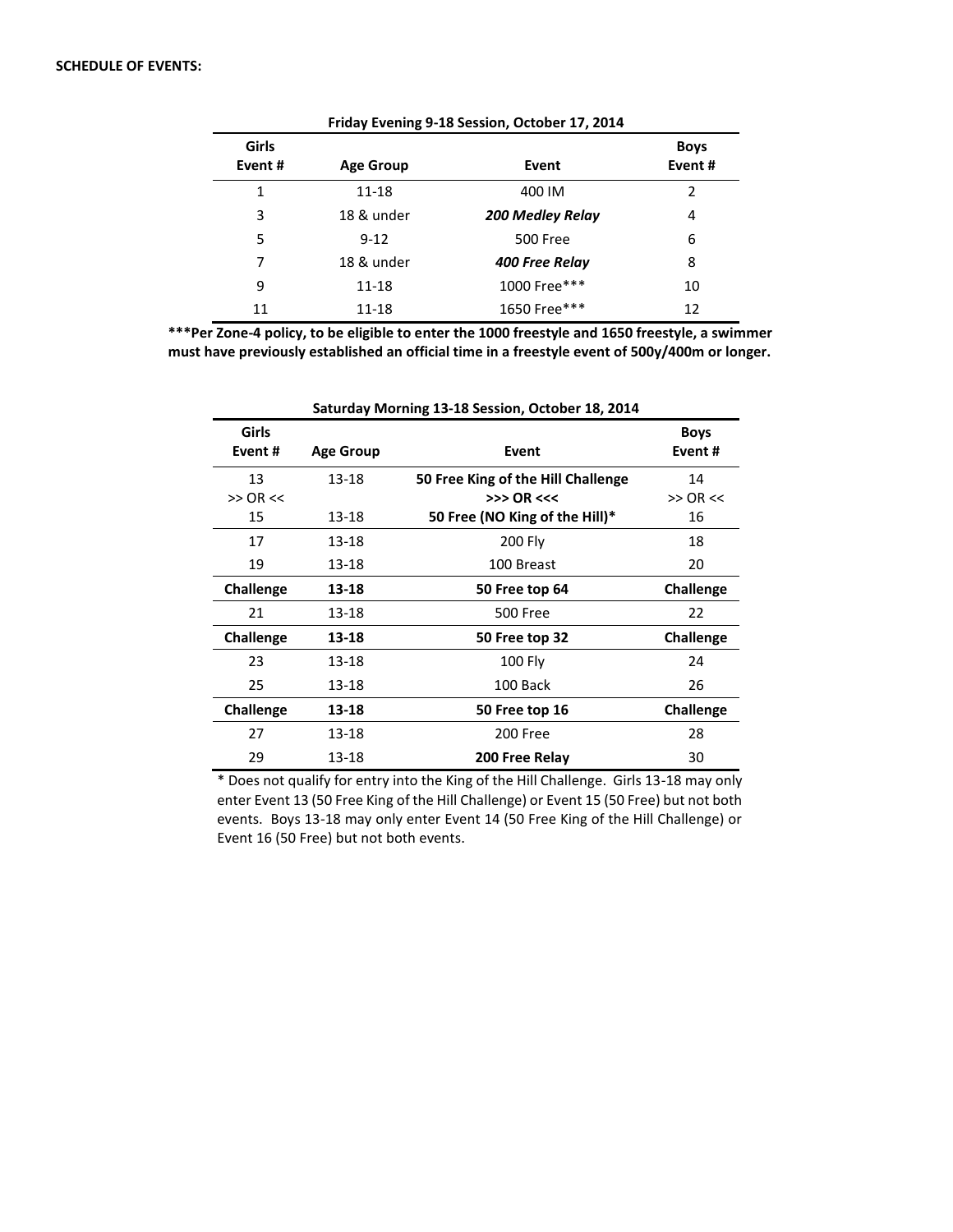| Saturday Afternoon 12-& under Session, October 18, 2014 |                  |                   |                       |  |  |  |  |
|---------------------------------------------------------|------------------|-------------------|-----------------------|--|--|--|--|
| Girls<br>Event#                                         | <b>Age Group</b> | Event             | <b>Boys</b><br>Event# |  |  |  |  |
|                                                         |                  |                   |                       |  |  |  |  |
| 31                                                      | $9 - 12$         | 200 Free          | 32                    |  |  |  |  |
| 33                                                      | 12 & under       | 50 Breast         | 34                    |  |  |  |  |
| 35                                                      | 8 & under        | 25 Back           | 36                    |  |  |  |  |
| 37                                                      | 11-12            | 200 Fly           | 38                    |  |  |  |  |
| 39                                                      | $9 - 10$         | 200 IM            | 40                    |  |  |  |  |
| 41                                                      | 12 & under       | <b>50 Fly</b>     | 42                    |  |  |  |  |
| 43                                                      | 8 & under        | 100 IM            | 44                    |  |  |  |  |
| 45                                                      | $9 - 12$         | 100 Breast        | 46                    |  |  |  |  |
| 47                                                      | 12 & under       | 200 Free Relay    | 48                    |  |  |  |  |
| 49                                                      | $9 - 12$         | 100 Back          | 50                    |  |  |  |  |
| 51                                                      | $9 - 12$         | 100 IM            | 52                    |  |  |  |  |
| 53                                                      | 8 & under        | 25 Free           | 54                    |  |  |  |  |
| 55                                                      | $11 - 12$        | 100 Fly           | 56                    |  |  |  |  |
| 57                                                      | 8 & under        | 100 Back          | 58                    |  |  |  |  |
| 59                                                      | 10 & under       | 100 Free          | 60                    |  |  |  |  |
| 61                                                      | 11-12            | 50 Free           | 62                    |  |  |  |  |
| 63                                                      | 12 & under       | 4 x 100 IM Relay* | 64                    |  |  |  |  |

**\* Not a nationally recognized event.**

| Girls<br>Event# | Event<br><b>Age Group</b> |               | <b>Boys</b><br>Event# |  |  |
|-----------------|---------------------------|---------------|-----------------------|--|--|
| Challenge       | 13-18                     | 50 Free top 8 | Challenge             |  |  |
| 65              | 11-18                     | 200 Back      | 66                    |  |  |
| 67              | 12 & under                | 50 Back       | 68                    |  |  |
| 69              | 8 & under                 | 25 Breast     | 70                    |  |  |
| Challenge       | 13-18                     | 50 Free top 6 | Challenge             |  |  |
| 71              | $11 - 18$                 | 200 Breast    | 72                    |  |  |
| 73              | $9 - 10$                  | $100$ Fly     | 74                    |  |  |
| 75              | 8 & under                 | 25 Fly        | 76                    |  |  |
| Challenge       | 13-18                     | 50 Free top 4 | Challenge             |  |  |
| 77              | 11-18                     | 200 IM        | 78                    |  |  |
| 79              | 11-18                     | 100 Free      | 80                    |  |  |
| Challenge       | 13-18                     | 50 Free top 2 | Challenge             |  |  |
| 81              | 10 & Under                | 50 Free       | 82                    |  |  |

**Sunday 18-& under Session, October 19, 2014**